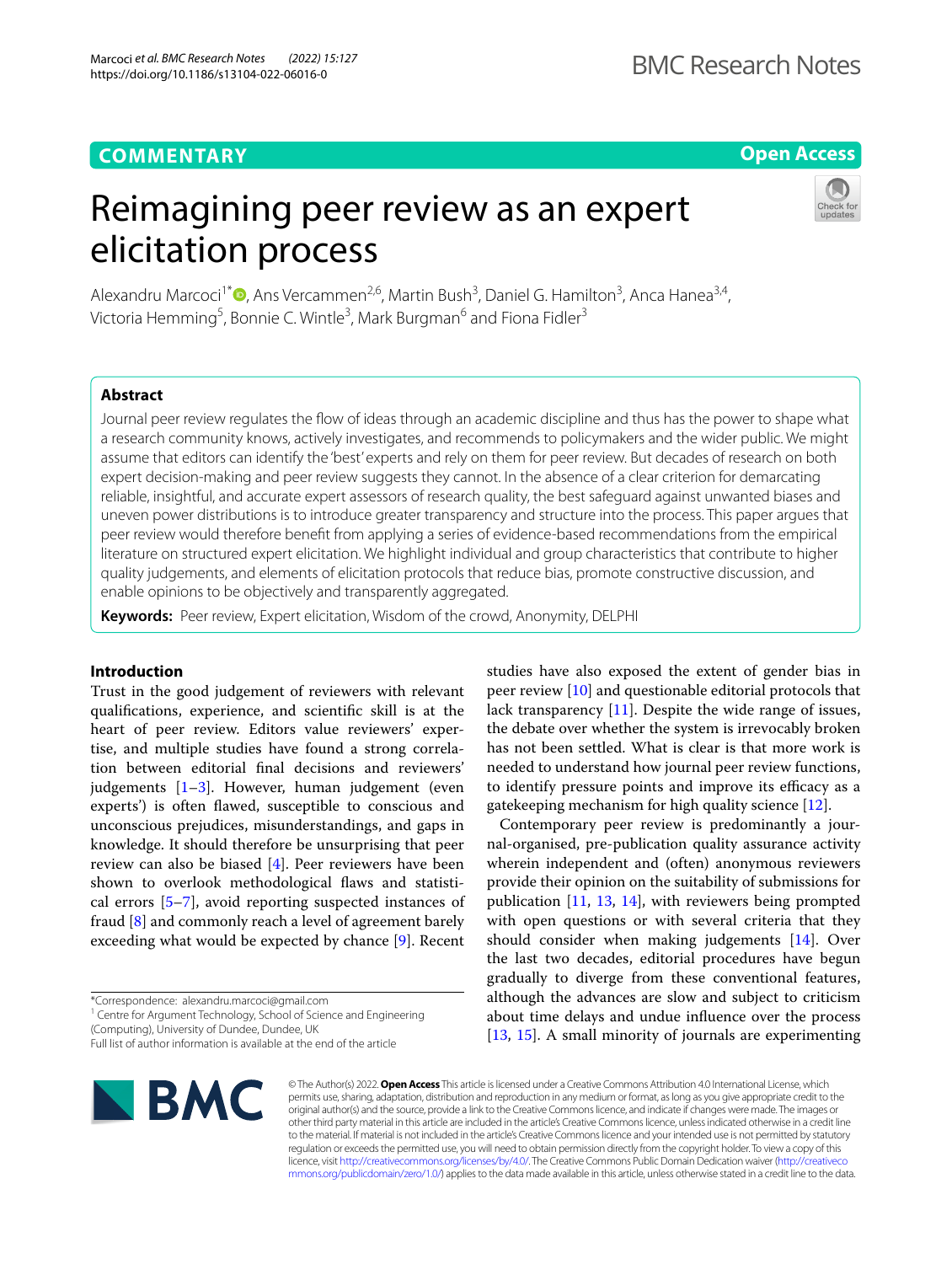with innovative peer review models that encourage dialogue between invited reviewers (between 2 and 8% of journals) [\[11](#page-4-8), [14,](#page-4-11) [16\]](#page-4-13). While these more collaborative approaches are a promising development, they have not solved critical issues around limited participation, reviewer coherence or accountability. We believe that additional structural changes are required. To provide actionable recommendations for a fairer, accountable and more transparent system, we start from the observation that peer review should be treated like a structured expert elicitation process, applying tested protocols that incorporate research from mathematics, psychology, and decision theory to mitigate biases, and enhance the transparency, accuracy, and defensibility of the resulting judgements. This can demonstrably improve the quality of expert judgements, especially in the context of critical decisions  $[17–21]$  $[17–21]$ . In what follows we outline the hypothetical benefts of applying structured expert elicitation principles in journal peer review. In the Outlook section, we refect on the challenges ahead.

# **Main text**

## **Peer review as a structured elicitation process**

Our recommendations are based on our collective experience developing and implementing the IDEA protocol (Investigate—Discuss—Estimate—Aggregate, Fig. [1\)](#page-1-0) for structured expert elicitation in diverse settings including conservation, intelligence analysis, biosecurity, and, most recently, for the collaborative evaluation of research replicability and credibility  $[22-28]$  $[22-28]$ . This Delphi-style protocol has been shown to facilitate accurate predictions about which research fndings will replicate [[29](#page-5-4)] by prompting experts to investigate and discuss the transparency and robustness of the fndings in a structured manner.

In the following sections, we outline five recommendations focusing on individual and group characteristics that contribute to higher quality judgements, and on ways of structuring elicitation protocols that promote constructive discussion to enable editorial decisions that represent a transparent aggregation of diverse opinions (Fig. [2\)](#page-2-0).

## *Elicit diverse opinions*

One of the crucial phenomena that underpins most expert elicitation protocols is the wisdom of the crowd effect [[30\]](#page-5-5), a statistical phenomenon where random errors associated with independent judgements cancel each other out, driving collective judgement closer to the truth [[31–](#page-5-6)[34](#page-5-7)]. In quantitative and probabilistic judgements, groups of diverse individuals often perform as well as or better than even the best-credentialed single expert [\[35](#page-5-8), [36\]](#page-5-9).

In the context of peer review, diverse experiences and worldviews may provide diferent perspectives and judgements on a manuscript  $[1, 37, 38]$  $[1, 37, 38]$  $[1, 37, 38]$  $[1, 37, 38]$  $[1, 37, 38]$  $[1, 37, 38]$  $[1, 37, 38]$ . This is particularly important because perceptions about the quality of new research are inherently subjective and socially constructed [\[39](#page-5-12)–[41\]](#page-5-13). Perhaps for these reasons, reviewers have been shown to favour manuscripts on topics familiar to them  $[42, 43]$  $[42, 43]$  $[42, 43]$  $[42, 43]$ , and to undervalue manuscripts reporting results that contradict their prior beliefs [[44](#page-5-16)] or written by members of traditionally underrepresented groups in academia [[45](#page-5-17), [46\]](#page-5-18).

Editors will typically attempt to recruit reviewers who collectively cover the knowledge space

<span id="page-1-0"></span>

| <b>INVESTIGATE</b>                                                                                          | <b>DISCUSS</b>                                                                                                                                                                                                                                  | <b>ESTIMATE</b>                                                                                                                                                        | <b>AGGREGATE</b>                                                                                                                                                                                                                                                              |
|-------------------------------------------------------------------------------------------------------------|-------------------------------------------------------------------------------------------------------------------------------------------------------------------------------------------------------------------------------------------------|------------------------------------------------------------------------------------------------------------------------------------------------------------------------|-------------------------------------------------------------------------------------------------------------------------------------------------------------------------------------------------------------------------------------------------------------------------------|
| All experts privately<br>answer elicitation<br>questions and provide<br>rationales for their<br>judgements. | • Experts are shown<br>anonymous answers<br>and a visual<br>summary of other<br>participants'<br>responses.<br>• Experts engage in<br>(facilitated)<br>discussion, focused<br>on exploring the<br>underlying<br>reasoning, not on<br>consensus. | All experts provide a<br>2 <sup>nd</sup> private answer to<br>the elicitation<br>questions,<br>accompanied by<br>rationales for any<br>changes in their<br>judgements. | • Aggregated<br>estimates are<br>calculated, with the<br>option of individual<br>weightings (e.g.<br>based on expertise,<br>prior performance).<br>• Experts can review<br>and discuss<br>individual and<br>aggregate estimates<br>and correct residual<br>misunderstandings. |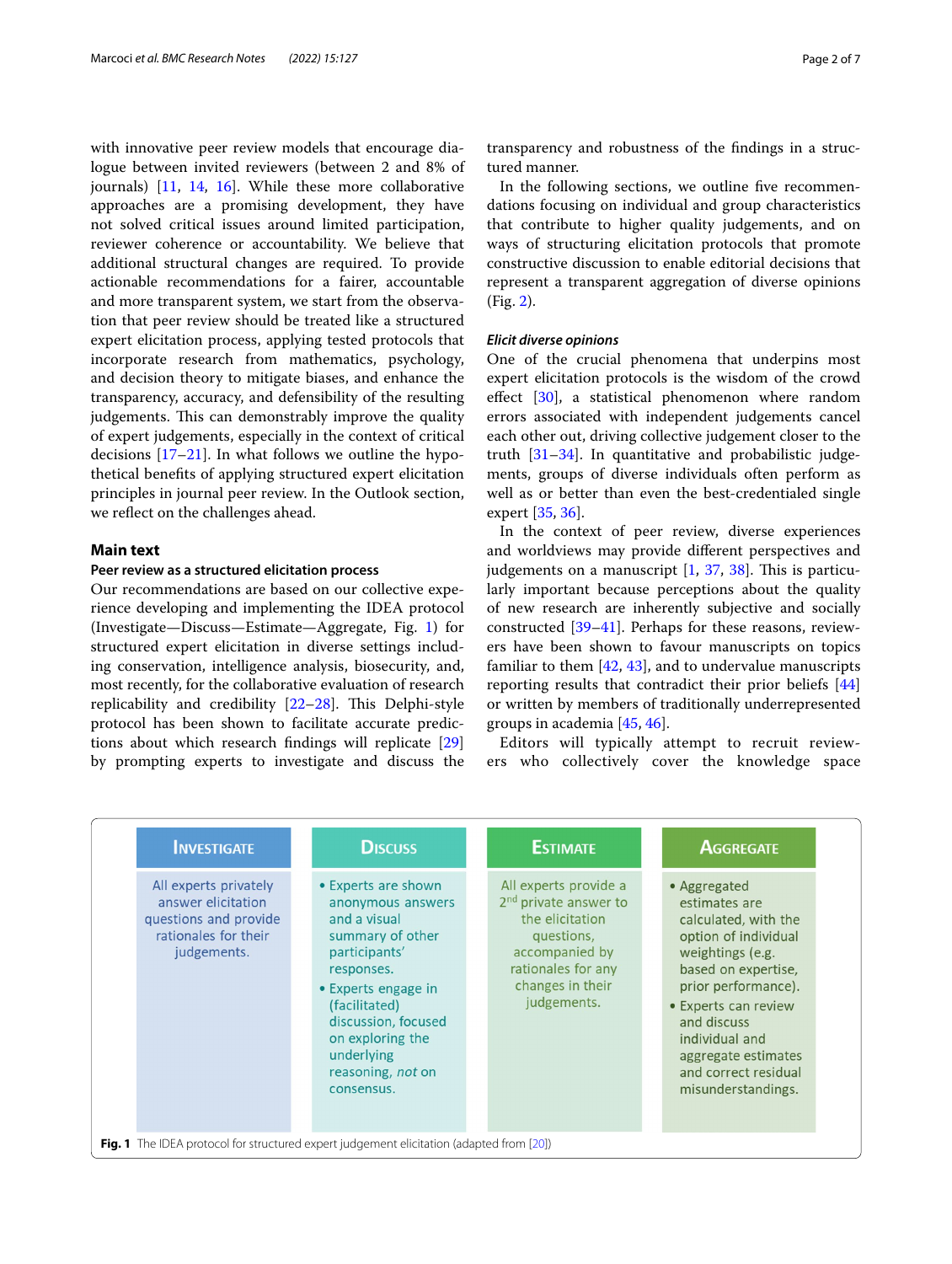

<span id="page-2-0"></span>corresponding to the topic of a paper, as would be advised in expert elicitations [[47](#page-5-20), [48\]](#page-5-21). This process, however, is often subject to bias. Recent research shows, for instance, that female reviewers have fewer opportunities to participate in peer review  $[49]$  $[49]$ . There is already ample discussion of the need to increase diversity and inclusion in peer review, but we argue that adopting more inclusive practices in peer review has benefits beyond achieving better representation. Demographic diversity (i.e., variation in age, gender, cultural background, life experience, education and specialization) can serve as a pragmatic proxy for the more crucial characteristic of cognitive diversity that underpins the wisdom of the crowd effect [[50](#page-5-23)].

However, leveraging the collective insight of a diverse crowd of reviewers will not necessarily make the recruitment of peer reviewers more difficult. Most structured expert elicitation processes use between 3 and 7 experts. A recent survey of peer reviewing practices in 142 journals from 12 different disciplines and comprising 100,000 papers uncovered that on average each paper received  $3.49 \pm 1.45$  (SD) reviews [[51\]](#page-5-24). Accessing diverse "experts" may nevertheless be challenging, particularly in small, specialised fields, and require alternative approaches (e.g., recruiting graduate students, researchers in third sector organisations, government agencies, and industry), which leads us to our second recommendation.

## *Challenge conventional defnitions of expertise*

We tend to credit people with expertise based on their status, publications, affiliation with well-known institutions etc., yet such credentials have been shown to be unreliable criteria. Studies have shown mixed results for the association between traditional markers of expertise and indicators of judgement performance, such as overconfdence [\[52](#page-5-25)], reliability [\[53](#page-5-26)], calibration [\[54\]](#page-5-27), and coherence [[55\]](#page-5-28). Furthermore, selecting experts using conventional criteria can often bias the demographics of experts towards older individuals, and often males [[28](#page-5-3), [53\]](#page-5-26). To foster diversity, we must challenge our defnition of expertise. Instead of setting our sights on a small population of narrowly defned "experts", our focus should be on engaging the wider scientifc community, aiming to build skillsets in judging the quality of academic outputs through 'deliberate practice' [[56,](#page-5-29) [57](#page-5-30)], which is a more relevant defnition of expertise in this context.

Several large-scale projects have shown peer-reviewed research in medicine, psychology and economics often fails to replicate  $[58-63]$  $[58-63]$  $[58-63]$ , raising fundamental questions about the scientifc process, including peer reviewers' abilities to detect valid and reliable research. Yet recent studies have shown that, under the right conditions, groups of laypeople can accurately predict which research claims will replicate [[64\]](#page-5-33). A computational analysis of the peer review process suggests "the accuracy of public reader-reviewers can surpass that of a small group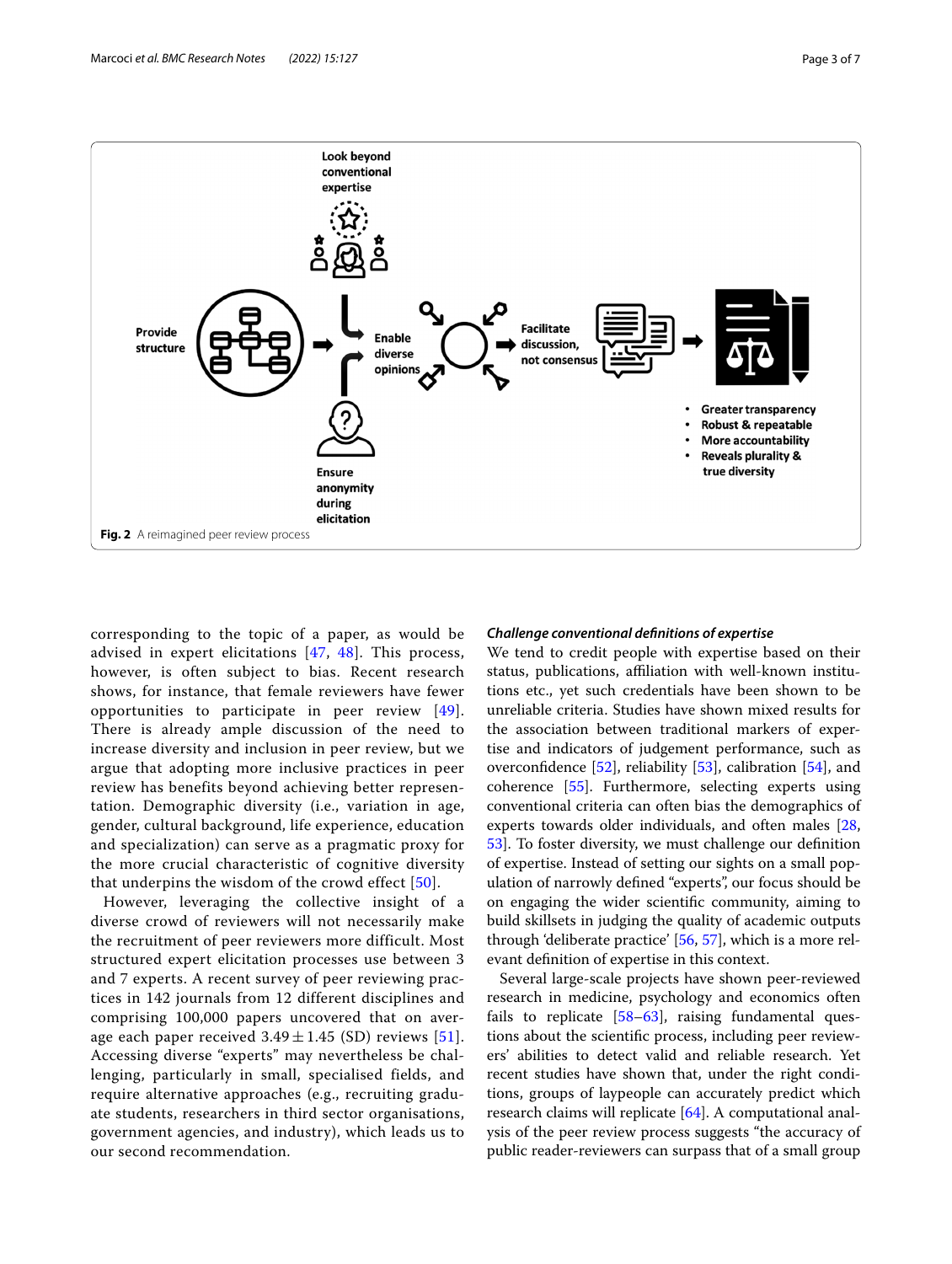of expert reviewers if the group of public reviewers is of sufficient size"  $[65]$  $[65]$ . Therefore, we argue that rather than relying on conventional expertise, the aggregate of judgements of groups of assessors with diverse knowledge, drawn from traditional and non-traditional reviewer pools, will result in more accurate judgements. Widening the potential reviewer pool may therefore convey benefts on review quality, in addition to addressing crucial ethical (i.e., increasing diversity and inclusion) and pragmatic concerns (i.e., reducing the burden on an already strained minority that generate the bulk of peer reviews [\[66](#page-5-35)]).

## *Provide structure*

One aim of structuring elicitation processes is to quantify (but not eliminate) uncertainty. Structured expert elicitation protocols achieve this by standardising the response formats of quantitative elicitation questions, and IDEA, for instance, asks experts to provide bounds that give a measure of uncertainty. The procedure removes consensus pressure and associated biases by aggregating individual judgements mathematically rather than behaviourally. In peer review, this can be achieved by structuring judgements around a predefned set of questions about research quality, expressed in quantitative terms (some peer review rubrics do this already [\[67](#page-5-36)]).

Importantly, many structured expert elicitation protocols complement quantitative estimation in several ways, i.e. by collecting written feedback, facilitating discussion among experts, encouraging experts to correct misunderstandings, and by exploring diverse perspectives and counterfactual evidence without forcing consensus. A peer review process modelled after the IDEA protocol will generate both quantitative and qualitative data that will feed into editorial decision-making.

Nevertheless, the use of numerical scores may give an unwarranted impression of precision. Indeed, the extent to which diferent reviewers and/or the editors share conceptualisations or reference points for these scores is questionable and peer reviewers often are miscalibrated [[68–](#page-5-37)[70](#page-5-38)]. Notwithstanding these legitimate concerns, asking peer reviewers to provide numerical scores and interval judgements, in addition to narrative evaluations, may more readily highlight areas of disagreement and uncertainty. In discussion, expert groups may resolve some of their initial disagreements, while remaining disagreements may require the attention of the editor(s) and/or author(s).

# *Encourage and facilitate interaction*

When faced with uncertainty, individuals – including experts – use heuristics, or cognitive shortcuts, that may lead to erroneous conclusions [\[76\]](#page-6-0). Group interaction increases the probability of identifcation and subsequent correction of errors [[77](#page-6-1)] and can counter individual cognitive biases [\[78](#page-6-2)]. Interaction among experts also has a synergistic efect and may generate novel ideas and solutions that would not have been produced individually [\[71](#page-5-39)–[75\]](#page-6-3). Nevertheless, the intellectual gain of group interaction is moderated by coordination costs [\[79](#page-6-4)], overconfdence [\[53](#page-5-26), [80](#page-6-5), [81\]](#page-6-6) and deference to high-status or particularly vocal group members [\[82](#page-6-7)]. Expert elicitation protocols mitigate many of these risks by supporting experts to investigate and discuss the rationales that underpin individual judgements. The process aims to develop more comprehensive, unprejudiced understandings and create shared mental models [\[83](#page-6-8)]. By explicitly revealing private information, the process attempts to mitigate the pernicious efects of unshared information [[84](#page-6-9), [85\]](#page-6-10) and prompts experts to imagine alternative realities, which reduces subjectivity and (over)confdence [[86\]](#page-6-11).

Applied to peer review, the interactive process we envision encourages reviewers to articulate their reasoning explicitly before sharing it with others, and subsequently to probe the rationales that underpin alternative judgments. It also promotes the resolution of conficts due to misunderstandings, lack of relevant knowledge, or the application of idiosyncratic evaluation criteria [[44](#page-5-16), [87–](#page-6-12) [90\]](#page-6-13). Importantly, it does not force consensus where true agreement does not exist. From the editor's point of view, having access to both outcome (individual reviewer decisions) and process data (interaction among reviewers) generates valuable insights into how reviewers' rationales withstand the scrutiny of their peers, distinguishes between trivial and fundamental diferences of opinion, and ultimately enables a more informed and transparent editorial decision.

While interactions among reviewers are still relatively uncommon in journal peer review, interviews with editors and reviewers uncovered a practice of conferring with colleagues on how to review a manuscript and collective decision-making  $[91]$  $[91]$ . This suggests that both editors and peer reviewers may welcome opportunities to make the process more interactive.

## *Anonymise judgements*

To further mitigate potential pernicious social infuences that can undermine the wisdom of crowd [[82\]](#page-6-7), it is important to maintain some degree of independence, to enable individuals to express their true beliefs, without dominance or interpersonal confict. Expert elicitation protocols like IDEA protect the anonymity of judgements [[28\]](#page-5-3) and encourage experts to evaluate each idea on its own merit, rather than on the status of its proponent, thus minimising some (although arguably not all) social biases.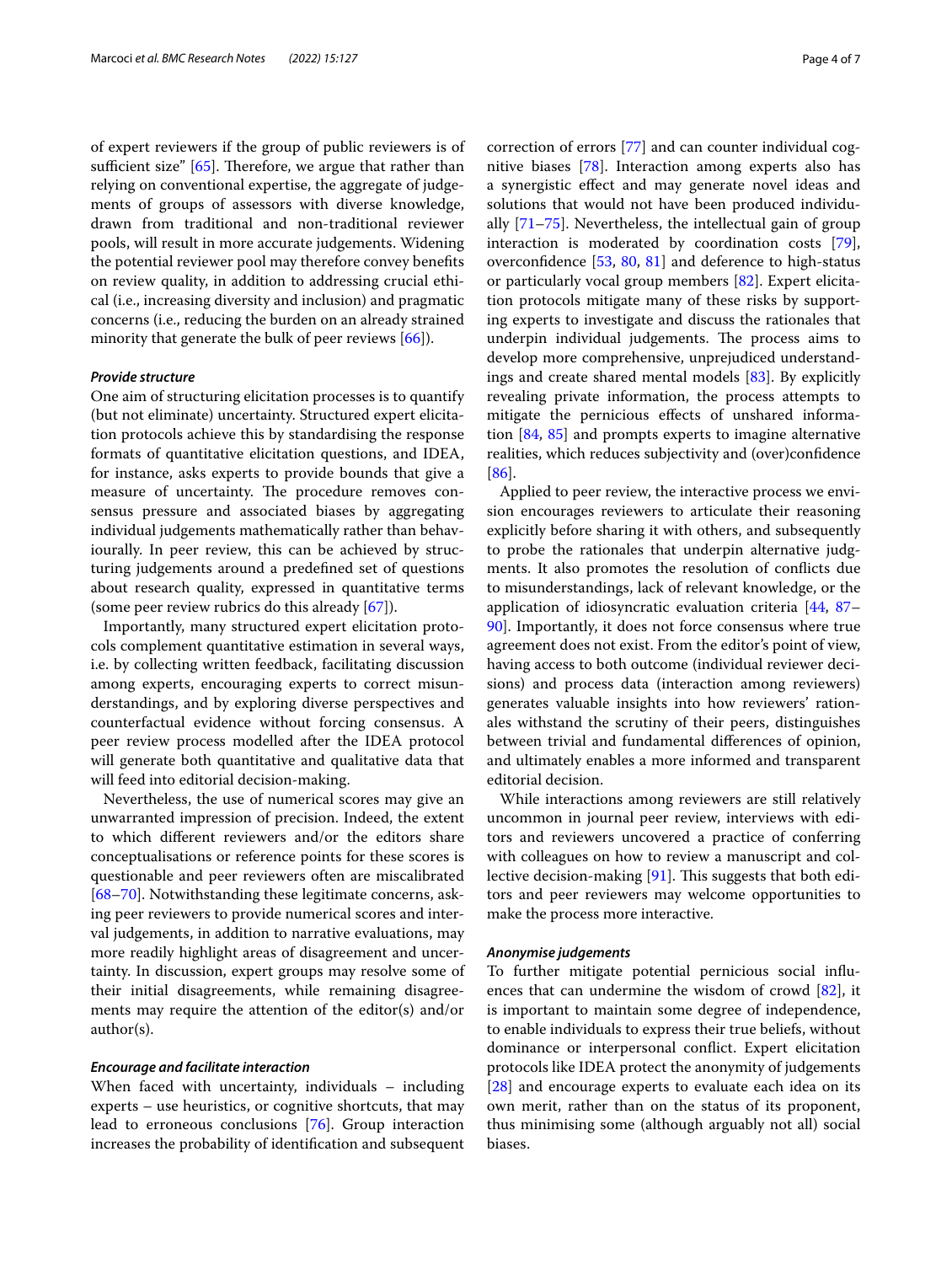Anonymity is a contested feature of traditional peer review protocols. Critics claim that it encourages laziness, idiosyncratic (or self-interested) reviews, responsibility and even abuses of power [\[91,](#page-6-14) [92\]](#page-6-15). Opening reviewers' judgments to the scrutiny of their peers and/or editors would mitigate some of these dangers or at least expose them before they are sent to authors and become enshrined in editorial decisions. What is more, reviewers' identities could also be revealed at the end of the elicitation process. So, by combining anonymous judgements with group interaction, the re-imagined peer review process outlined in this paper preserves the advantages of the traditional peer review system and mitigates the danger of unaccountable reviewers.

# **Outlook**

Eforts are underway to support the implementation of more transparent peer-reviewing practices [[93](#page-6-16)[–95](#page-6-17)]. This commentary contributes to a wider conversation about establishing peer review processes grounded in evidence-based practice. Our suggestions are based on observations about how to identify experts, how to elicit judgments and how to manage their interactions that have been shown to reduce social infuence efects and increase collective accuracy and calibration of judgements in other settings. To what extent similar effects can be achieved in peer review is an empirical question that remains unaddressed. In our previous work, expert elicitations were generally constrained to a simple two-round process, but in its application to peer review, this may have to be extended to involve any number of rounds to allow additional consideration of authors' responses upon resubmission. Moreover, there will be translational challenges in implementing structured expert elicitation protocols for the purposes of peer review, including the need to organise (at least for some manuscripts) synchronous discussion rounds between geographically (and time-zone) dispersed reviewers. Operationalising the above recommendations into everyday journal practices, across disciplines, will require some editorial bravery and careful experimentation.

#### **Acknowledgements**

We would like to thank Simine Vazire for helpful feedback on an earlier version of this paper. The icons used in Fig. 1 were obtained from the Noun Project (<https://thenounproject.com/>), created by the following artists: 'Sumit Saengthong', 'Icon 54', 'Brandon Shields', 'SBTS', and 'Nhor'.

#### **Author contributions**

Conceptualization: AM, AV, FF; Investigation, Methodology & Writing – original draft: AM, AV, MB, DGH, AH, VH, BW, MB, FF; Funding acquisition: FF; Project administration: AM. All authors read and approved the fnal manuscript.

#### **Funding**

This research was developed with funding from the Defense Advanced Research Projects Agency (DARPA) under cooperative agreement No. HR001118S0047. The views, opinions and/or fndings expressed are those of the authors and should not be interpreted as representing the official views or policies of the Department of Defense or the U.S. Government.

#### **Availability of data and materials**

Not applicable.

#### **Declarations**

#### **Ethics approval and consent to participate** Not applicable.

**Consent for publication** Not applicable.

#### **Competing interests**

The authors declare that they have no competing interests.

#### **Author details**

<sup>1</sup> Centre for Argument Technology, School of Science and Engineering (Computing), University of Dundee, Dundee, UK. <sup>2</sup> School of Communication and Arts, The University of Queensland, Brisbane, QLD, Australia.<sup>3</sup> MetaMelb Lab, University of Melbourne, Melbourne, VIC, Australia. <sup>4</sup> Centre of Excellence for Biosecurity Risk Analysis, University of Melbourne, Melbourne, VIC, Australia. <sup>5</sup> Martin Conservation Decisions Lab, Department of Forest and Conservation Sciences, University of British Columbia, Vancouver, Canada. <sup>6</sup> Centre for Environmental Policy, Imperial College London, London, UK.

## Received: 18 December 2021 Accepted: 24 March 2022 Published online: 05 April 2022

#### **References**

- <span id="page-4-0"></span>1. Fogg L, Fiske DW. Foretelling the judgments of reviewers and editors. Am Psychol. 1993;48(3):293–4.
- 2. Bornmann L, Daniel H-D. The efectiveness of the peer review process: inter-referee agreement and predictive validity of manuscript refereeing at angewandte chemie. Angew Chem Int Ed. 2008;47(38):7173–8.
- <span id="page-4-1"></span>3. Bornmann L, Mutz R, Daniel H-D. Row-column (RC) association model applied to grant peer review. Scientometrics. 2007;73(2):139–47.
- <span id="page-4-2"></span>4. Haffar S, Bazerbachi F, Murad MH. Peer review bias: a critical review. Mayo Clin Proc. 2019;94(4):670–6.
- <span id="page-4-3"></span>5. Baxt WG, Waeckerle JF, Berlin JA, Callaham ML. Who reviews the reviewers? Feasibility of using a fctitious manuscript to evaluate peer reviewer performance. Ann Emerg Med. 1998;32(3):310–7.
- 6. Schroter S, Black N, Evans S, Godlee F, Osorio L, Smith R. What errors do peer reviewers detect, and does training improve their ability to detect them? J R Soc Med. 2008;101(10):507–14.
- <span id="page-4-4"></span>7. Anderson E. The need to review peer review: the regnerus scandal as a call to action. J Gay Lesbian Mental Health. 2013;17(3):337–51.
- <span id="page-4-5"></span>8. Francis JR. The credibility and legitimation of science: A loss of faith in the scientifc narrative. Account Res. 1989;1(1):5–22.
- <span id="page-4-6"></span>9. Kravitz RL, Franks P, Feldman MD, Gerrity M, Byrne C, Tierney WM. Editorial Peer Reviewers' Recommendations at a General Medical Journal: Are They Reliable and Do Editors Care? PLoS ONE. 2010;5(4):e10072.
- <span id="page-4-7"></span>10. Helmer M, Schottdorf M, Neef A, Battaglia D. Gender bias in scholarly peer review. ELife. 2017;6:e21718.
- <span id="page-4-8"></span>11. Hamilton DG, Fraser H, Hoekstra R, Fidler F. Journal policies and editors' opinions on peer review. ELife. 2020;9:e62529.
- <span id="page-4-9"></span>12. Tennant JP, Ross-Hellauer T. The limitations to our understanding of peer review. Res Integr Peer Rev. 2020;5(1):6.
- <span id="page-4-10"></span>13. Walker R, da Silva P. Emerging trends in peer review—a survey. Front Neurosci. 2015;9:169.
- <span id="page-4-11"></span>14. Horbach SPJM, Halfman W. Journal peer review and editorial evaluation: cautious innovator or sleepy giant? Minerva. 2020;58(2):139–61.
- <span id="page-4-12"></span>15. Tennant JP, Dugan JM, Graziotin D, Jacques DC, Waldner F, Mietchen D, et al. A multi-disciplinary perspective on emergent and future innovations in peer review. F1000 Res. 2017;6:1151.
- <span id="page-4-13"></span>16. Peer review on trial. Nature. 2006;441(7094):668-.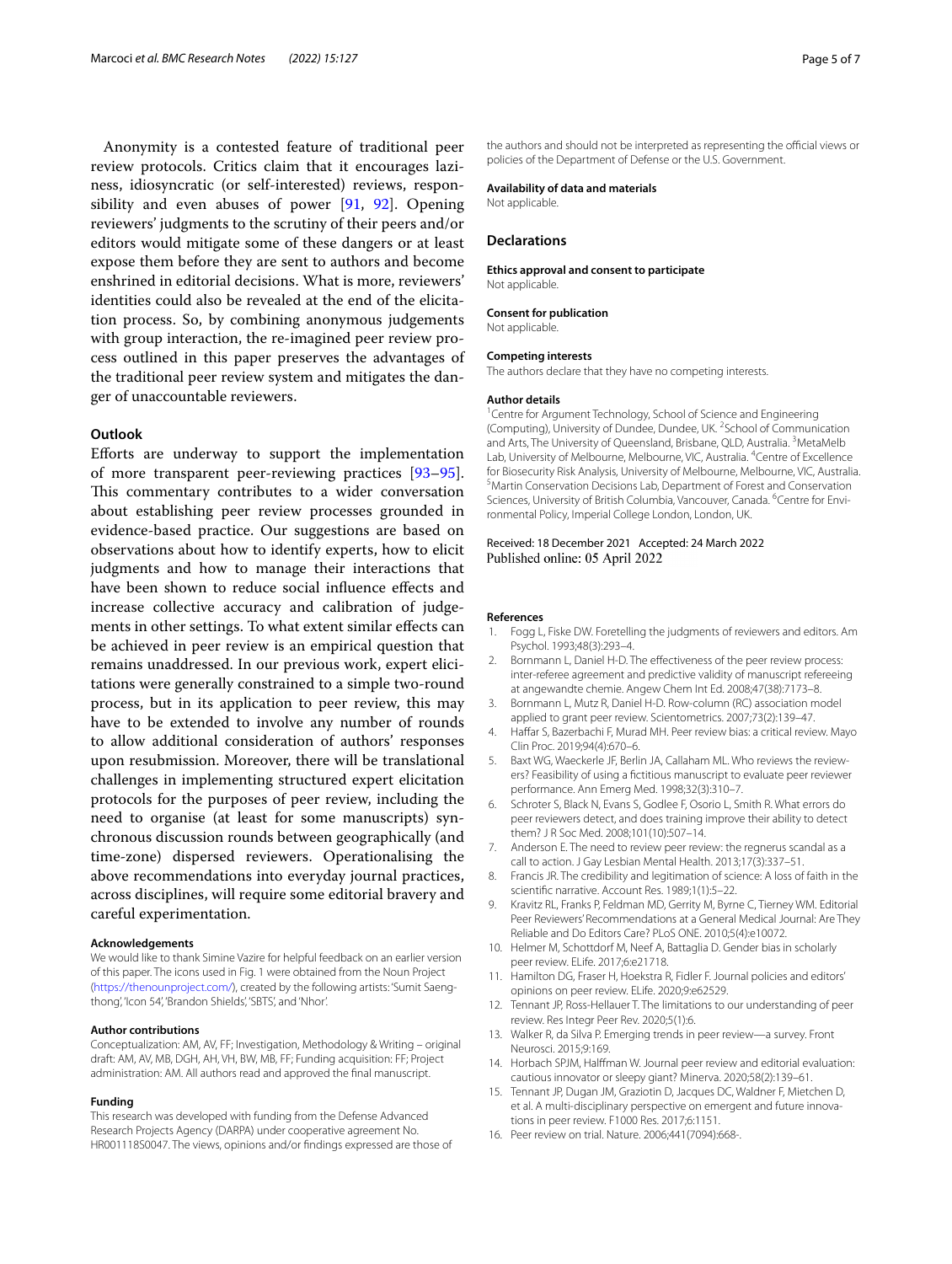- <span id="page-5-0"></span>17. Cooke R. Experts in uncertainty: opinion and subjective probability in science. Oxford: Oxford University Press; 1991.
- 18. Burgman MA. Trusting judgements: How to get the best out of experts. Cambridge: Cambridge University Press; 2016.
- 19. Mellers B, Ungar L, Baron J, Ramos J, Gurcay B, Fincher K, et al. Psychological Strategies for Winning a Geopolitical Forecasting Tournament. Psychol Sci. 2014;25(5):1106–15.
- <span id="page-5-19"></span>20. O'Hagan A, Buck CE, Daneshkhah A, Eiser JR, Garthwaite PH, Jenkinson DJ, et al. Uncertain judgements: Eliciting experts' probabilities. Hoboken, NJ: Wiley; 2006.
- <span id="page-5-1"></span>21. Morgan MG. Use (and abuse) of expert elicitation in support of decision making for public policy. Proc Natl Acad Sci. 2014;111(20):7176.
- <span id="page-5-2"></span>22. Hanea AM, McBride MF, Burgman MA, Wintle BC. Classical meets modern in the IDEA protocol for structured expert judgement. J Risk Res. 2018;21(4):417–33.
- 23. Hanea AM, McBride MF, Burgman MA, Wintle BC, Fidler F, Flander L, et al. I nvestigate D iscuss E stimate A ggregate for structured expert judgement. Int J Forecast. 2017;33(1):267–79.
- 24. Hemming V, Armstrong N, Burgman MA, Hanea AM. Improving expert forecasts in reliability: application and evidence for structured elicitation protocols. Qual Reliab Eng Int. 2020;36(2):623–41.
- 25. Hemming V, Hanea AM, Walshe T, Burgman MA. Weighting and aggregating expert ecological judgments. Ecol Appl. 2020;30(4):e02075.
- 26. Hemming V, Walshe TV, Hanea AM, Fidler F, Burgman MA. Eliciting improved quantitative judgements using the IDEA protocol: A case study in natural resource management. PLoS ONE. 2018;13(6):e0198468.
- 27. Fraser H, Bush M, Wintle B, Mody F, Smith E, Hanea A, et al. Predicting reliability through structured expert elicitation with repliCATS (Collaborative Assessment for Trustworthy Science) [preprint]. OSF.io; 2021.
- <span id="page-5-3"></span>28. Hemming V, Burgman MA, Hanea AM, McBride MF, Wintle BC. A practical guide to structured expert elicitation using the IDEA protocol. Methods Ecol Evol. 2018;9(1):169–80.
- <span id="page-5-4"></span>29. Wintle B, Mody F, Smith E, Hanea AM, Wilkinson DP, Hemming V, et al. Predicting and reasoning about replicability using structured groups. MetaArXiv Preprints. 2021.
- <span id="page-5-5"></span>30. Surowiecki J. The wisdom of the crowds: Doubleday; 2004.
- <span id="page-5-6"></span>31. Gigone D, Hastie R. The impact of information on small group choice. J Pers Soc Psychol. 1997;72(1):132–40.
- 32. Larrick RP, Soll JB. Intuitions about combining opinions: misappreciation of the averaging principle. Manage Sci. 2006;52(1):111–27.
- 33. Lorenz J, Rauhut H, Schweitzer F, Helbing D. How social infuence can undermine the wisdom of crowd efect. Proc Natl Acad Sci. 2011;108(22):9020.
- <span id="page-5-7"></span>34. Budescu DV, Chen E. Identifying expertise to extract the wisdom of crowds. Manage Sci. 2015;61(2):267–80.
- <span id="page-5-8"></span>35. Davis-Stober CP, Budescu DV, Dana J, Broomell SB. When is a crowd wise? Decision. 2014;1(2):79–101.
- <span id="page-5-9"></span>36. Tetlock PE, Gardner D. Superforecasting: The art and science of prediction: Random House; 2016.
- <span id="page-5-10"></span>37. Cole S. Making Science: Between Nature and Society. Cambridge: Harvard University Press; 1992.
- <span id="page-5-11"></span>38. Weller AC. Editorial peer review: Its strenghts and weaknesses. Medford, NJ: Information Today 2001.
- <span id="page-5-12"></span>39. Bedeian A. Peer review and the social construction of knowledge in the management discipline. Aca Manag Learn Educ. 2004;3:198–216.
- 40. Douglas H. Inductive risk and values in science. Phil Sci. 2000;67(4):559–79.
- <span id="page-5-13"></span>41. Longino H. How values can be good for science. Sci Values Obj. 2004;1:127–42.
- <span id="page-5-14"></span>42. Dondio P, Casnici N, Grimaldo F, Gilbert N, Squazzoni F. The, "invisible hand" of peer review: the implications of author-referee networks on peer review in a scholarly journal. J Informet. 2019;13(2):708–16.
- <span id="page-5-15"></span>43. Porter AL, Rossini FA. Peer review of interdisciplinary research proposals. Sci Technol Human Values. 1985;10(3):33–8.
- <span id="page-5-16"></span>44. Mahoney MJ. Publication prejudices: an experimental study of confrmatory bias in the peer review system. Cogn Ther Res. 1977;1(2):161–75.
- <span id="page-5-17"></span>45. Silbiger NJ, Stubler AD. Unprofessional peer reviews disproportionately harm underrepresented groups in STEM. Peer J. 2019;7:e824.
- <span id="page-5-18"></span>46. Lee CJ. Revisiting Current Causes of Women's Underrepresentation in Science. In: Michael Brownstein JS, editor. Implicit Bias and Philosophy Volume 1: Metaphysics and Epistemology: Oxford University Press; 2016.
- <span id="page-5-20"></span>47. Keeney RL, Winterfeldt DV. Eliciting probabilities from experts in complex technical problems. IEEE Trans Eng Manag. 1991;38(3):191–201.
- <span id="page-5-21"></span>48. Cooke RM, Goossens LHJ. Procedures guide for structural expert judgement in accident consequence modelling (invited paper). Radiat Prot Dosimetry. 2000;90(3):303–9.
- <span id="page-5-22"></span>49. Lerback J, Hanson B. Journals invite too few women to referee. Nature. 2017;541(7638):455–7.
- <span id="page-5-23"></span>50. Page SE. The Diference: How the Power of Diversity Creates Better Groups, Firms, Schools, and Societies: Princeton University Press; 2007.
- <span id="page-5-24"></span>51. Raoult V. How Many Papers Should Scientists Be Reviewing? An Analysis Using Verifed Peer Review Reports. Publications. 2020;8(1).
- <span id="page-5-25"></span>52. McKenzie CRM, Liersch MJ, Yaniv I. Overconfdence in interval estimates: What does expertise buy you? Organ Behav Hum Decis Process. 2008;107(2):179–91.
- <span id="page-5-26"></span>53. Burgman MA, McBride M, Ashton R, Speirs-Bridge A, Flander L, Wintle B, et al. Expert Status and Performance. PLOS ONE. 2011;6(7):e22998.
- <span id="page-5-27"></span>54. Christensen-Szalanski JJ, Bushyhead JB. Physician's use of probabilistic information in a real clinical setting. J Exp Psychol Hum Percept Perform. 1981;7(4):928–35.
- <span id="page-5-28"></span>55. Mandel DR, Karvetski CW, Dhami MK. Boosting intelligence analysts' judgment accuracy: What works, what fails? Judgm Decis Mak. 2018;13(6):607–21.
- <span id="page-5-29"></span>56. Larkin JH, McDermott J, Simon DP, Simon HA. Models of competence in solving physics problems. Cogn Sci. 1980;4(4):317–45.
- <span id="page-5-30"></span>57. Ericsson K, Krampe R, Tesch-Roemer C. The role of deliberate practice in the acquisition of expert performance. Psychol Rev. 1993;100:363–406.
- <span id="page-5-31"></span>58. Begley CG, Ellis LM. Drug development: raise standards for preclinical cancer research. Nature. 2012;483(7391):531–3.
- 59. Klein RA, Ratlif KA, Vianello M, Adams RB, Bahník Š, Bernstein MJ, et al. Investigating variation in replicability. Soc Psychol. 2014;45(3):142–52.
- 60. Klein RA, Vianello M, Hasselman F, Adams BG, Adams RB, Alper S, et al. Many labs 2: investigating variation in replicability across samples and settings. Adv Methods Pract Psychol Sci. 2018;1(4):443–90.
- 61. Errington TM, Iorns E, Gunn W, Tan FE, Lomax J, Nosek BA. An open investigation of the reproducibility of cancer biology research. eLife. 2014;3:e04333.
- 62. Camerer CF, Dreber A, Holzmeister F, Ho T-H, Huber J, Johannesson M, et al. Evaluating the replicability of social science experiments in Nature and Science between 2010 and 2015. Nat Hum Behav. 2018;2(9):637–44.
- <span id="page-5-32"></span>63. Camerer Colin F, Dreber A, Forsell E, Ho T-H, Huber J, Johannesson M, et al. Evaluating replicability of laboratory experiments in economics. Science. 2016;351(6280):1433–6.
- <span id="page-5-33"></span>64. Hoogeveen S, Sarafoglou A, Wagenmakers E-J. Laypeople Can Predict Which Social-Science Studies Will Be Replicated Successfully. Adv Methods Pract Psychol Sci. 2020;3(3):267–85.
- <span id="page-5-34"></span>65. Herron DM. Is expert peer review obsolete? A model suggests that postpublication reader review may exceed the accuracy of traditional peer review. Surg Endosc. 2012;26(8):2275–80.
- <span id="page-5-35"></span>66. Publons. Global State of Peer Review. 2018.
- <span id="page-5-36"></span>67. Onitilo AA, Engel JM, Salzman-Scott SA, Stankowski RV, Doi SAR. A Core-Item Reviewer Evaluation (CoRE) System for Manuscript Peer Review. Account Res. 2014;21(2):109–21.
- <span id="page-5-37"></span>68. Siegelman SS. Assassins and zealots: variations in peer review. Spec Rep Radiol. 1991;178(3):637–42.
- 69. Ragone A, Mirylenka K, Casati F, Marchese M. On peer review in computer science: analysis of its efectiveness and suggestions for improvement. Scientometrics. 2013;97(2):317–56.
- <span id="page-5-38"></span>70. Shah NB. An overview of challenges, experiments, and computational solutions in peer review (extended version). Communications of the ACM; 2022.
- <span id="page-5-39"></span>71. Moshman M, Geil D. Collaborative reasoning: evidence for collective rationality. Think Reason. 1998;4(3):231–48.
- 72. Laughlin PR, Ellis AL. Demonstrability and social combination processes on mathematical intellective tasks. J Exp Soc Psychol. 1986;22(3):177–89.
- 73. Laughlin PR, Bonner BL, Miner AG. Groups perform better than the best individuals on Letters-to-Numbers problems. Organ Behav Hum Decis Process. 2002;88(2):605–20.
- 74. Woolley Anita W, Chabris Christopher F, Pentland A, Hashmi N, Malone TW. Evidence for a collective intelligence factor in the performance of human groups. Science. 2010;330(6004):686–8.